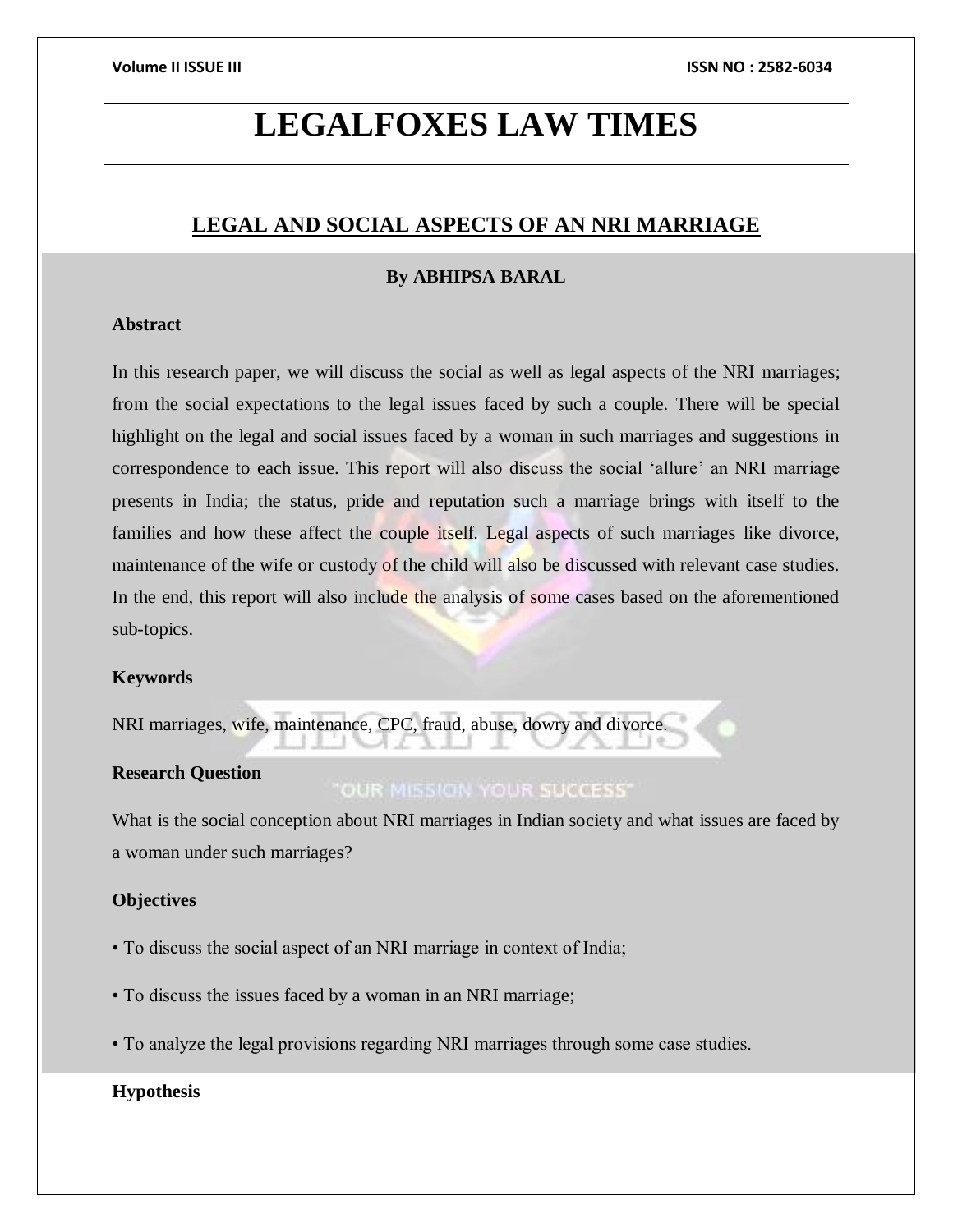NRI marriages are complicated and disadvantageous for the bride in legal as well as social regards.

### **Research Methodology**

This is a qualitative report and the materials collected in the paper are retrieved from secondary sources of data, such as: articles, journals, books and research papers. The research design followed for this report is semi-legal (casual and doctrinal) in nature.

# **Introduction**

In the present scenario of worldwide globalization, it is not an uncommon for people to settle outside their motherland for better job and educational opportunities. The same is for the people in India; Indian youth, given the opportunity, prefer to settle in the foreign countries. However, most of the ones who do settle outside, still lean towards Indian woman for marriage purposes. The reasons can be unanimous and different for various people. Some may feel that their life partner should share the same roots as they do and hence, organize the search in their own culture. While on the other hand, some may think that marrying an Indian woman will give them the opportunity to extract dowry and their status (living abroad) willadd to the demand of the amount.

The term Non-Resident Indian is a new coinage of post-independence era. In the past, Indians migrated to foreign lands for different reasons and acquired citizenship of the country of them domicile. These people are no called as Overseas Citizens of India (OCI). During British period, Indians went abroad for higher education but mostly came back to settle in India. But, after independence, started migrating for personal or professional reasons and were subjected to crosscultural influences.

These influences the dreamy imaginations of the NRI marriages, blindsiding the major struggles and challenges. In most of the cases, the partner residing in India becomes infatuated with all these foreign and high life standards of the overseas. Mesmerized with all that fairy-tale like life, they get trapped and suffer a life of physical and mental abuse. The newly shifted individual gets exposed to a lot of other hardships, which we will be explain through this report.

# **The allure of NRI marriages**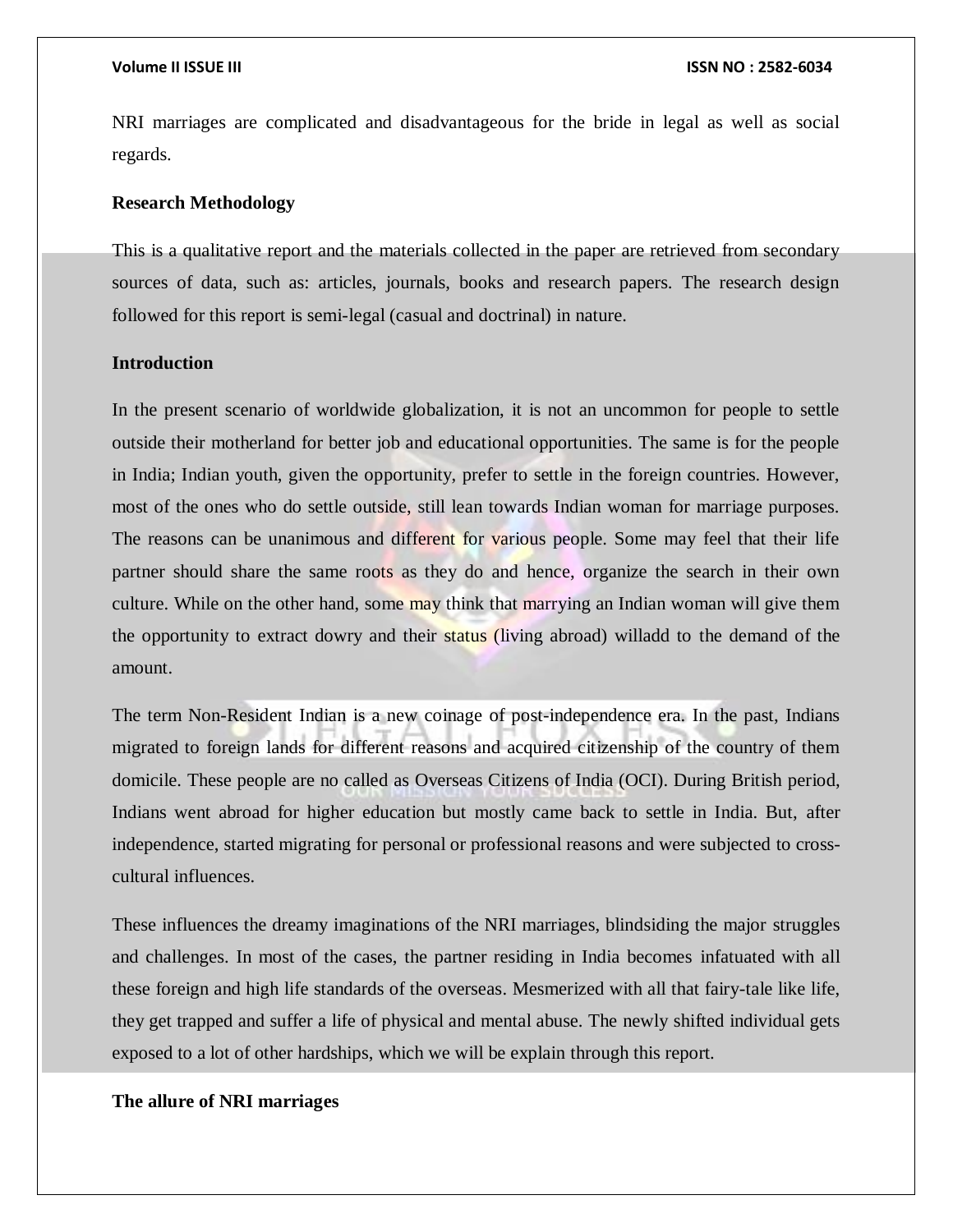The allure of NRI marriages primarily reside in the supposed abundance of opportunity overseas and the misconception that the ones who live overseas earn more than the ones who live in our own land. This in-turn gives a fairy-tale effect to those who are marrying such individuals; thus, leaving them vulnerable to fraud and abuse such as fake marriages and dowry.

NRI grooms extort huge amount of money from families of Indian brides and a social system where dowry is already a legitimate demand is only too cage to comply. Likewise, the illegal immigration agents charge sky high rates for fixing up sham NRI marriages, often to the material advantage of the visa-holder and aspiring migrants are often willing to risk land and other assets to go abroad. However, these are only seen as 'small price to pay' for the 'status and pride' such a marriage can bring to the bride's family.

When the allure of living in a foreign country, added with the 'pride' of the family and supposed 'status', NRI marriages become nothing short of a high demand social norm thatpeople will pay anything to retrieve.

# **Social expectations and challenges**

Of the 900 women who responded to a survey, over half of them say they dream of exploring their talent and having a great career. If 26 per cent want to make a difference to the world, only a meagre 13 per cent want a loving relationship. This is one of the revelations of a survey conducted by Sheroes a social networking platform for women with about 2 million members exclusively for ET Magazine. The typical profile of a Sheroes member is an urban woman between the ages of 20 and 35.

What does this mean in context of NRI marriages? Well, it portrays how woman prefer to gain financial freedom and equal opportunity before entering into marriage, which in most of the NRI marriages is not possible as the females have to heavily depend on their partner financially and culturally due to their lack of experience in overseas. On top of it, most of these marriages areperformed to boost the 'pride' of the bride's family, ignoring the said bride's feelings and comfort as they celebrate the supposed 'success' of the bride.

More than often, the bride is unable to adopt of the foreign culture and face a hugeadjustment problem. While on the other hand, the NRI groom who has already adopted theculture, becomes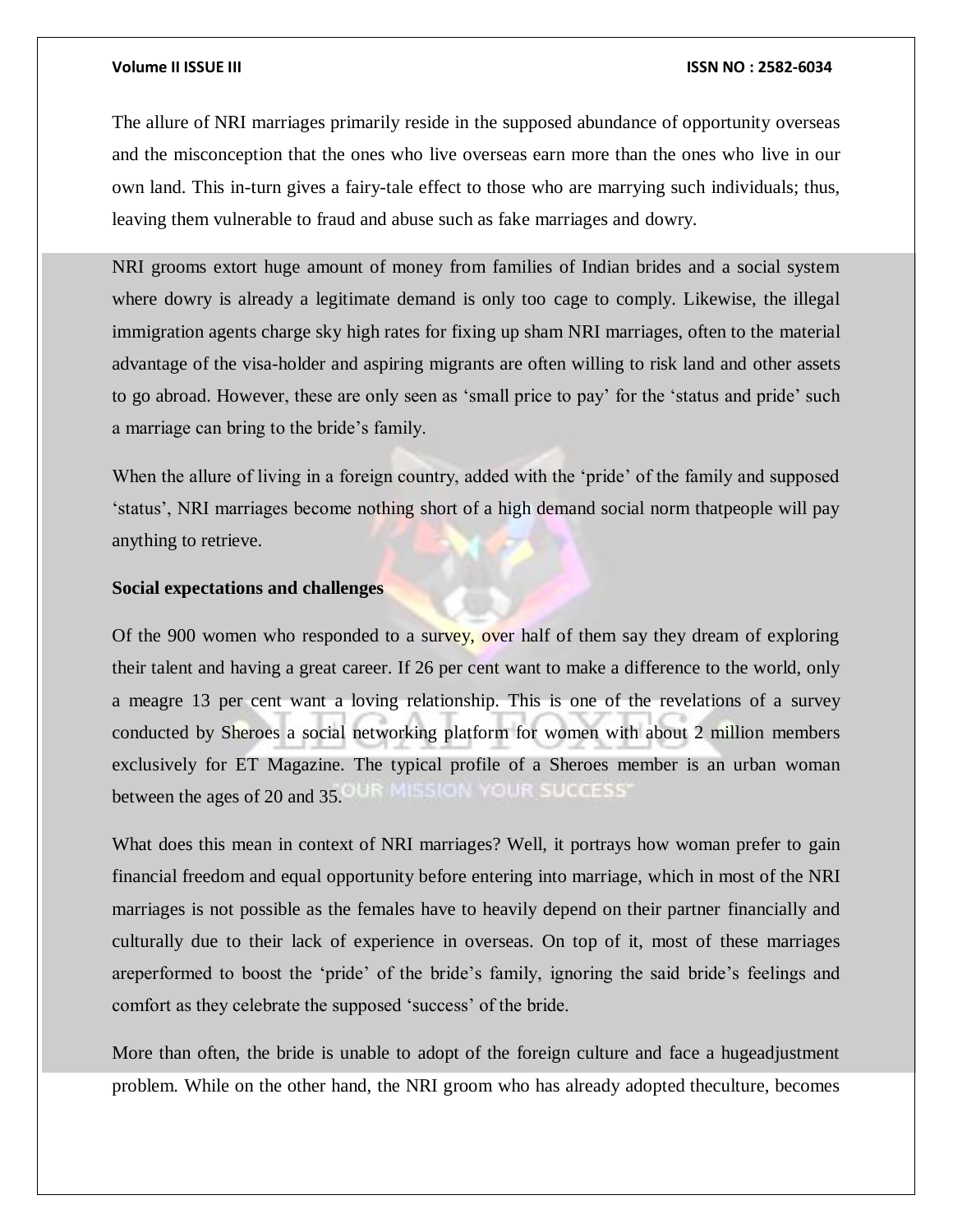intolerant to the bride and thus, adds to the challenges in such marriage.The major issues and challenges faced by women trapped in these deceptive NRI marriages are the unawareness about the possibility of being abandoned by their husband right after marriage, when refuses to take her along with him. Sometimes women are brutally abused, confined, ill-treated or assaulted both physically and mentally. In certain cases, children are forcibly taken away from their mothers, or the husband is already married to another woman. The worst scenario cases include where the husband gives false information about his status, property etc. in order to con women into paying large sums of dowry. Women mostly suffer when the husband takes advantage of lenient grounds for divorce in other legal systems, where the women have nowhere to go. And then there are several social expectations from these marriages as well, which are most often than not buried under the aforementioned challenges:

• Money: It is the basic need of one's living. In NRI marriages especially women admire that their living outside would be rich and can afford a lot of money and can afford anything they want. They assume that marrying a NRI would fulfil all their desires.

• Sex/Romance/Affection: Sexual needs or desires are the basic and most common needs in today's world. Women in NRI marriages have a feeling that living outside from home or staying alone with in laws would bring more attention of their husbands towards them.

• Holidays/Celebrations: Many people do have a notion that foreign countries are best for holidays and vacation. Women getting married to NRI think this is an opportunity to go outside the country and celebrate their life. They start dreaming of a new stylish lifestyle.

• Work/Career: Career is also an important part of life. Everybody has their career goals to achieve. Women also take NRI marriages as an opportunity to build of their career and achieve their dreamt goals. Their goal of getting good education at foreign colleges or getting a proper job with stable salary also attract them towards NRI marriages.

• Stable future of child/a stable family: Every woman wants a stable future ofher child. NRImarriages somehow assures the benefit and returns in buildingtheir child career. The expectation of a woman to make a stable and happyfamily force her towards marrying an NRI.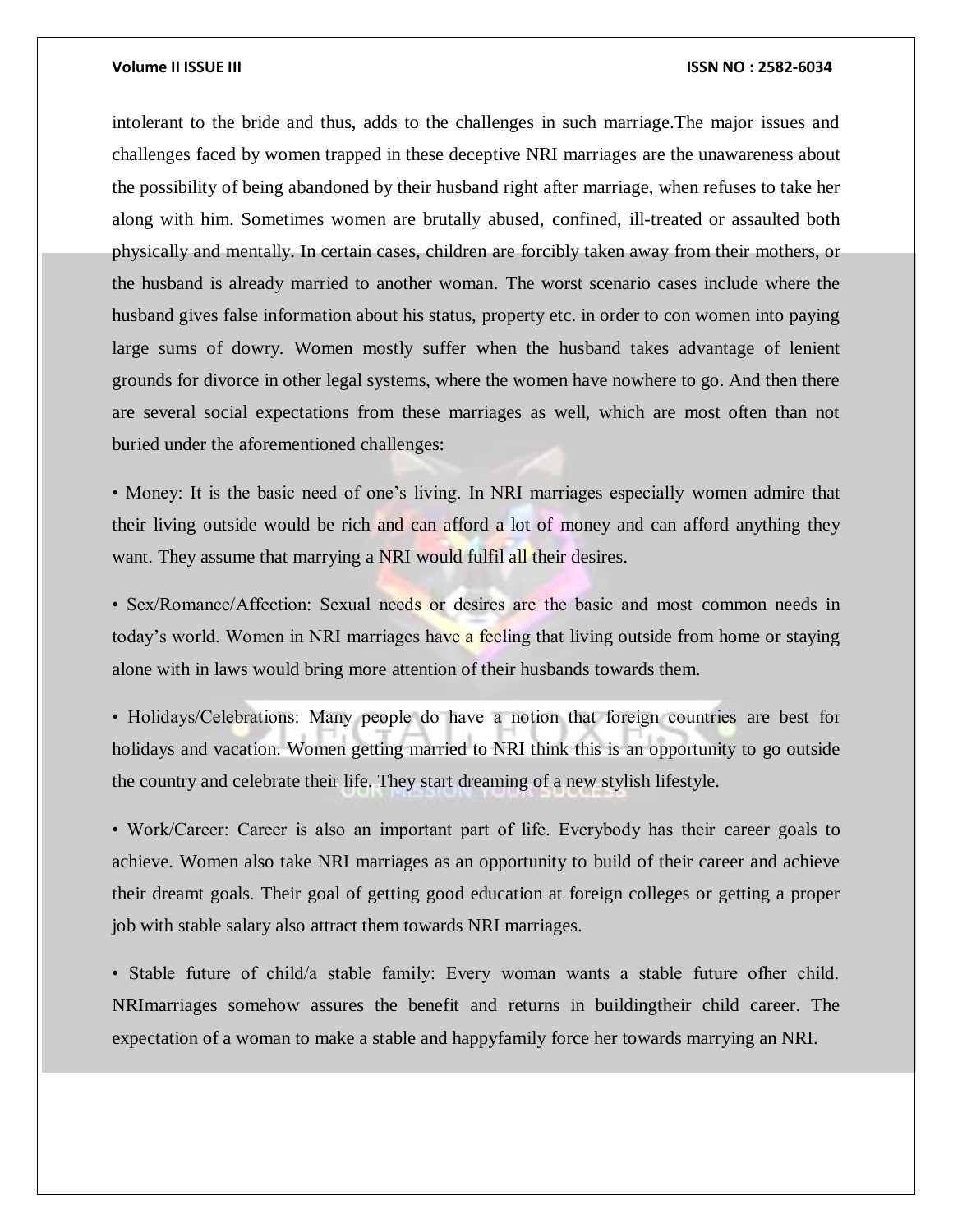These expectations, when not met, creates dissatisfaction in marriages, thus resulting in abandonment and other issues.

### **Problems faced by females in NRI marriages**

Over the years, the instances of Indian women being trapped in fraudulent marriages with overseas Indians are being increasingly reported. This has indeed underscored the pressing need to build safeguards in order to protect these suffering women from such situations, and make them aware of their rights and responsibilities regarding the various defenses at their disposal against this kind of treatment, as well as the safety nets that are available for assisting them. But as these problems surface, it is despairingly noticed how little defenses females have in comparison to the problems.

These problems include, but are not limited to:

• Multiple marriages by NRI youths: They are leaving their wives in lurch, in many cases with children. Now, it is called as 'Run away marriages', 'Short Liaison', 'Holiday-Wife-Syndrome'.

• Culture: Western Countries do not discourage splitting of marriages. Obtaining divorce in USA, Europe and foreign countries is very easy. Most of our Indian are living in those countries.

• Leaving NRI in India: After a short, honeymoon, the husband had gone back, promising to soon send her ticket that never came. In many instances, the woman would already have been pregnant when he left and so both she and the child (who was born later) were abandoned. The husband never called or wrote and never came back again. 0.0555

• NRI wife and children are subjected to cruelty in abroad: Woman who went to her husband's home in a foreign country only to be brutally battered, assaulted, abused both mentally and physically, ill fed, and ill-treated by him in several other ways. She was therefore either forced to flee or was forcibly sent back. NRI wife was not allowed to bring back her children along. The children were abducted or forcibly taken away from the woman.

• Huge Dowry: Woman who was herself or whose parents were held to ransom for payment of huge sums of money as dowry, both before and after the marriage.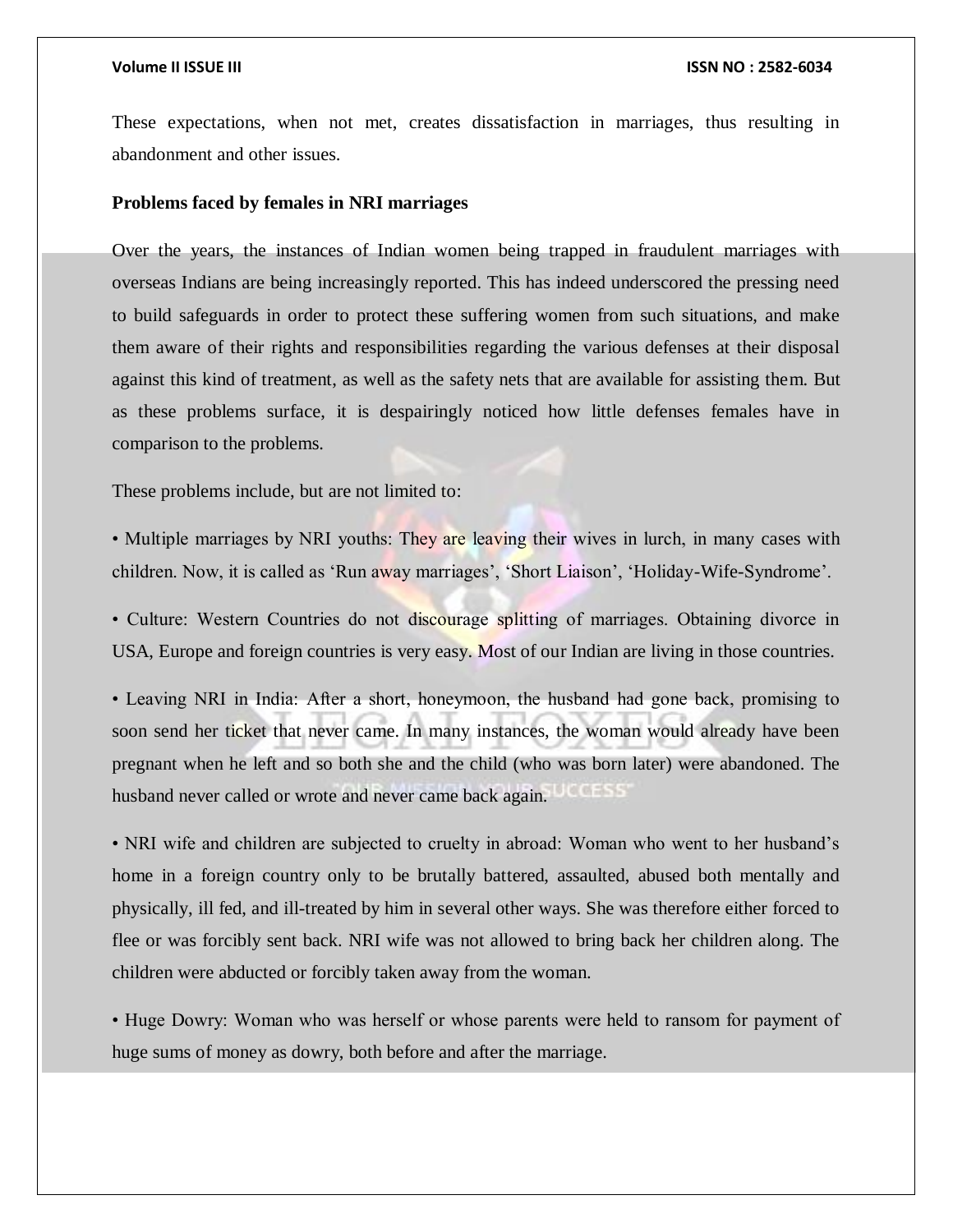• Bigamy: Woman who learnt on reaching the country of her NRI husband's residence that he was already married in the other country to another woman, whom he continued to live with.

• Denial of maintenance: Woman who was denied maintenance in India on the pretext that the marriage had already been dissolved by the Court in another country

• Technical legal obstacles: NRI wife has to face obstacles related to jurisdiction of courts, service of notices or orders, or enforcement of orders.

• Trial of criminal case held up: Woman who sought to use criminal law to punish her husband and in-laws for dowry demands and/or matrimonial cruelty and found that the trial could not proceed as the husband would not come to India and submit to the trial or respond in any way to summons, or even warrant of arrest.

• Indian Courts have limited jurisdiction: Woman who was coaxed to travel to the foreign country of the man's residence and get married in that country, who later discovered that Indian courts have even more limited jurisdiction in such cases.

• VISA problems: In USA, NRI spouses on H4 or F2 visa are prohibited from any employment. Some countries impose employment restrictions on spouses of overseas Indians who are on work/student visa. According to Immigration Laws in USA, H4 dependent-visa holders are not eligible for a social security number. Without thisnumber, the individual faces great difficulties in opening a bank account or to secure adriver's license and cannot be gainfully employed either.

· Fraudulent NRI marriages: "OUR MISSION YOUR SUCCESS"

❖ Broken marriage: All broken marriages are not fraudulent marriages. Here,Dowry expectation, bigamous intention, incapability of spouse to cope withmutual differences etc.

❖ Fraudulent marriage: Concealment of material facts about marital status,education, age, and medical/health conditions, etc.

• Citizenship: Law Commission of India in its 65th Report has proposed that thedomicile of woman should be determined independently of that of husband, inconformity with the spirit of the Indian Constitution. Our Constitution does not permitdual citizenship or dual nationality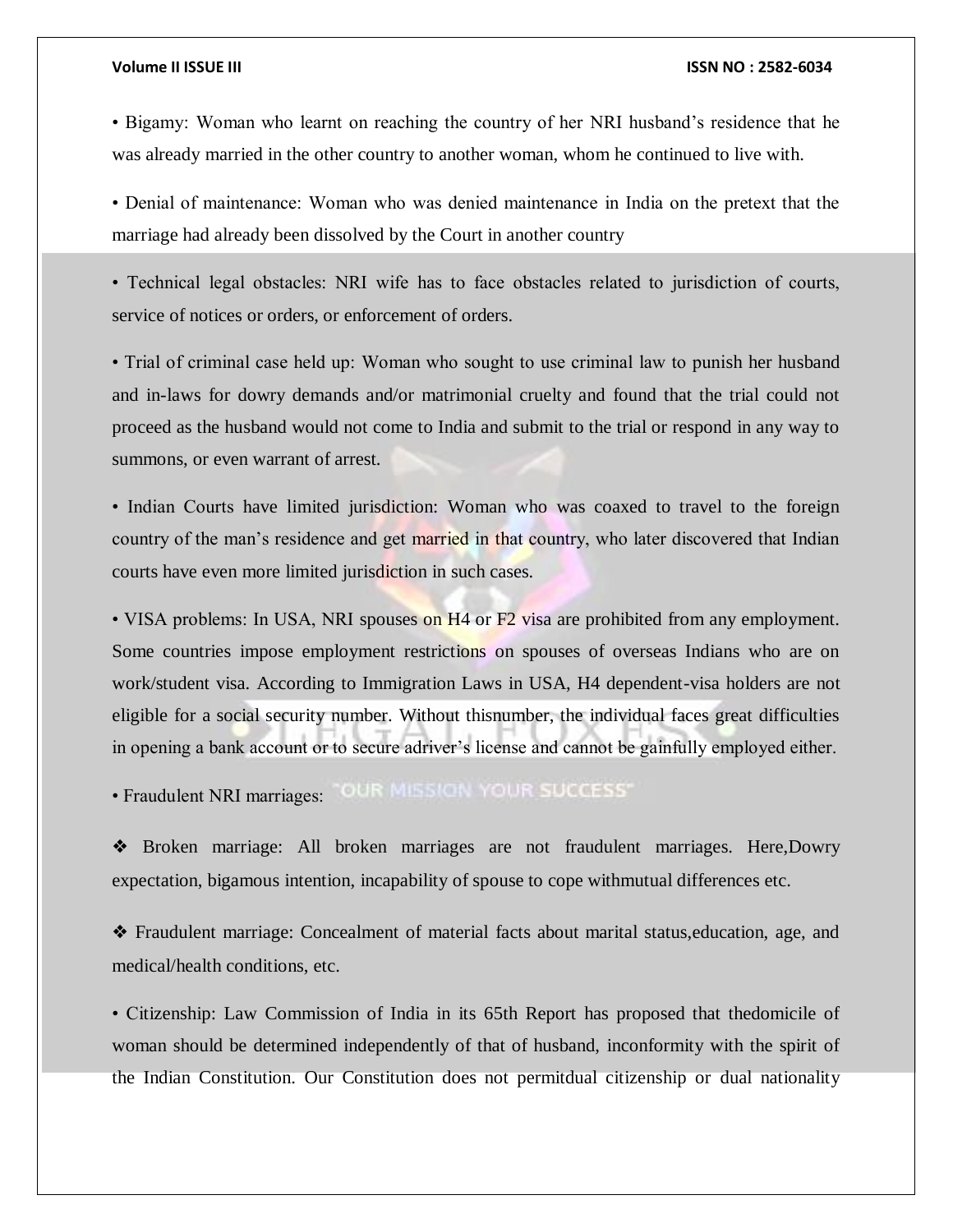except for minors where the second nationalitywas involuntarily acquired. Under Section 5 (1) (c) of Citizenship Act, 1955, awoman married to a citizen of India does not automatically become an Indian citizen,though she may make an application and be registered as a Citizen of India.

# **Divorce of the NRI couple**

Earlier, the cases of NRI marriages used to be very less. But after the on growing trend, Indian men and women both desire to marry foreign based Indian. They wish to settle in a foreign country to have better quality of life. Even most of the Indian parents want to marry off their daughter to foreign based Indian.

However, many of such marriages end in divorce. Though, to seek divorce people must know about the legal provisions regarding NRI marriages in India. Under Hindu Marriage Act, 1955, section 13 (b), if both the spouses are residing in any foreign country, they can seek divorce by mutual consent under the country's divorce laws related to foreign marriages. The Indian legal system will recognize the divorce only if it is with the consent of both the parties. There are situations when NRI spouse initiate ex parte proceeding seeking divorce. Here is the judgement for the same section 13 of code of civil procedure:

• Section 13 of code of civil procedure:

This applies to judgement from countries with whom India does not have any treaty or agreement on mutual enforcement of judgements. The Supreme Court in the case of Y Narasimha Rao<sup>1</sup> read Section13 to address this problem.

Y. Narasimha Rao and Y. Venkata Lakshmi married in Tirupati in 1975 as per Hindu customs. They separated in July 1978. The appellant had filed a petition for dissolution of marriage in the Circuit Court of St. Louis County Missouri, USA on the ground of irretrievable breakdown of marriage. The respondent had sent her reply from India under protest. The Circuit Court passed a decree for dissolution of marriage on February 19, 1980 in the absence of the respondent. On 2 November 1981, the appellant married another woman. The respondent filed a criminal complaint against him for the offence of bigamy. The Supreme Court refused to accept the

 $\overline{a}$ 

<sup>1</sup> Y. Narasimha Rao & Ors. vs. Y. Venkata Lakshmi & Anr, 1991 SCR (2) 821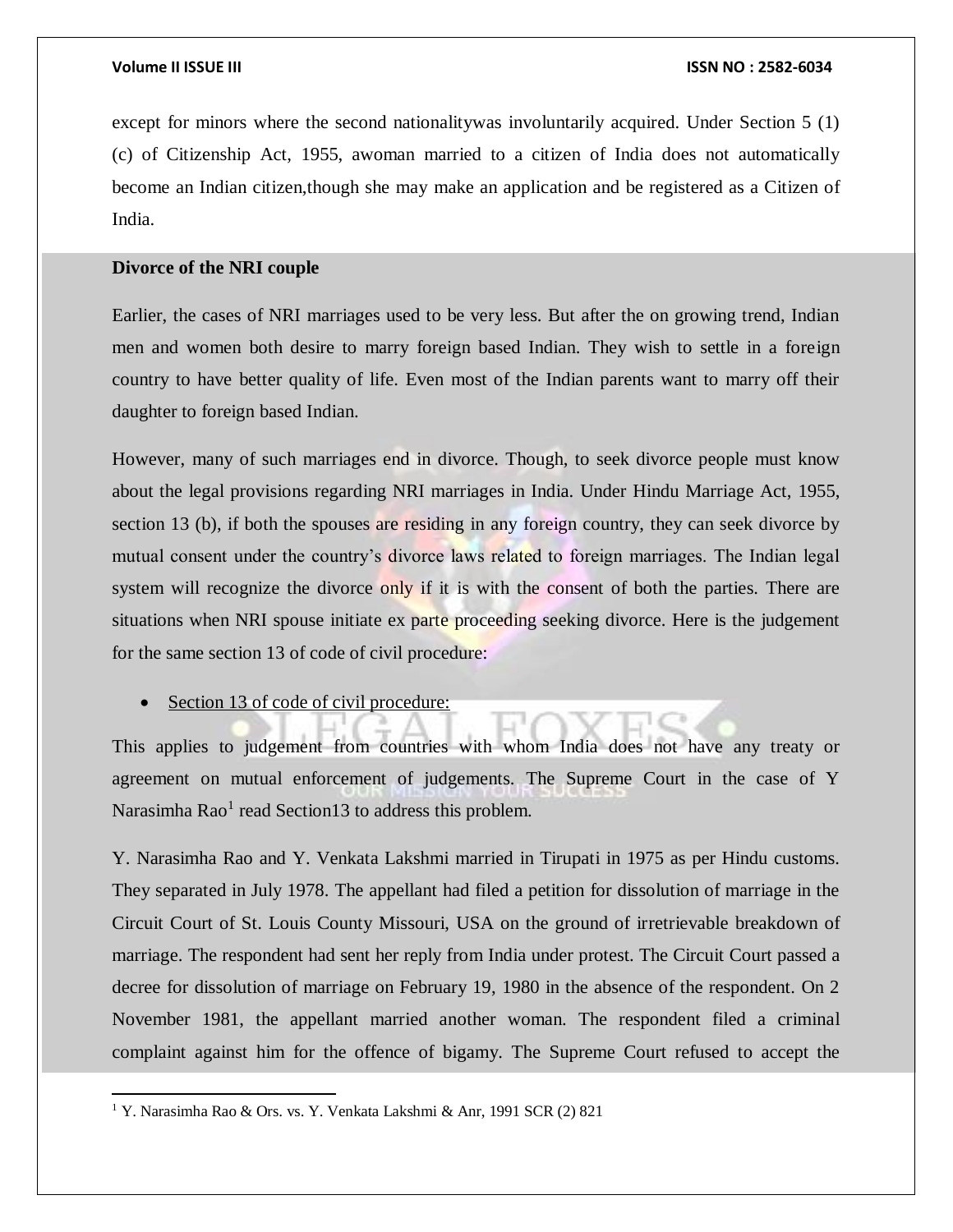divorce decree granted by the court at Missouri, USA, on the ground that irretrievable breakdown of marriage is not a ground of divorce Y. Narasimha Rao & Ors. vs. Y. Venkata Lakshmi & Anr, 1991 SCR (2) 821recognized under Hindu Law. So, under sec 13 of code of civil procedure only divorcethrough mutual consent would be considered because foreign judgements are not conclusive.

Section 44A of code of civil procedure:

This applies to countries with whom India has reciprocal enforcement agreements(Reciprocating Territories). Sec 44A allows the enforcement of judgments outside the Indiaterritory as if it is passed in India. This can be obtained by filing a duly certified copy of thesaid judgment in the appropriate court, which will then be executed in accordance with thelaws on enforcement and execution of Indian judgments and orders.

### • Maintenance of wife and child

Maintenance is financial assistance given by husband to wife at the time of divorce or afterdivorce, where she is unable to sustain herself and her child financially. It's done to restorethe position of wife's comfort and lifestyle at the time she was married. The amount ofmaintenance is not fixed; it is decided by court on a case-to-case basis.

Section 18 of the Hindu Maintenance and Adoption Act, 1956 provide some conditions inwhich wife is entitled for maintenance. Some of the conditions include that husband hastreated her with cruelty, has any other wife living, has converted religion without the consentof wife, any other reason which can be justified, maintenance in case of the death of thehusband. If her husband dies, she is entitled to get maintenance from her husband's estate.

Section 125 of code of criminal procedure, provides for maintenance rights to a womanduring marriage, divorce proceedings and post the divorce. It is a secular provision and canbe availed by all women irrespective of religion. A 'wife' who is unable to maintain herselfand is not maintained by a husband having sufficient means can bring about a suit under thisact. Section 128 allows the magistrate to give direction for the enforcement of themaintenance order.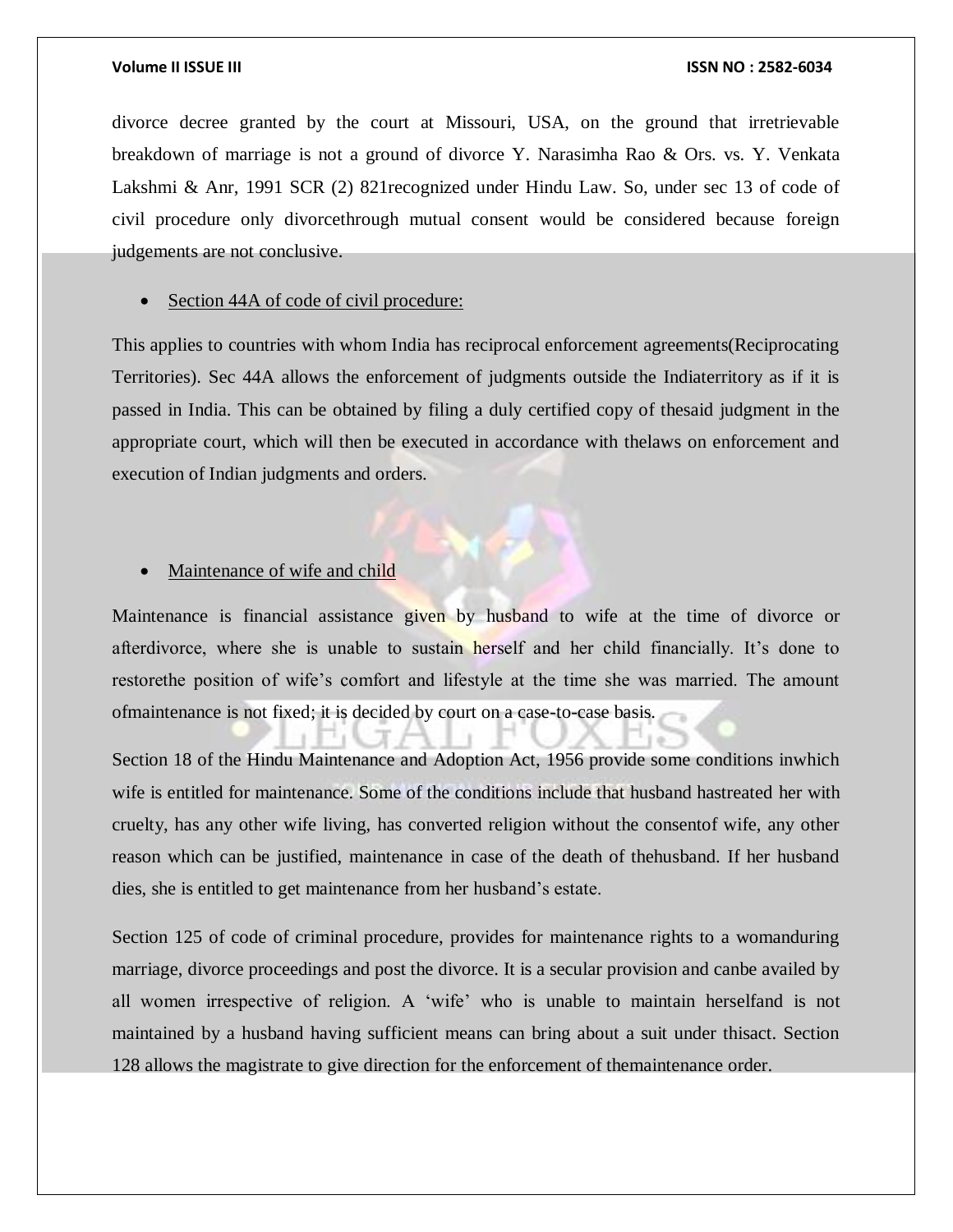The Courts have found different ways of responding to this challenge regarding jurisdiction.The most significant of these cases is Satya v. Teja Singh<sup>2</sup>, which emphasized that thoughresidence requires more than a fleeting visit, it may be a temporary or permanent abode.

Decrees obtained abroad in cases of NRI marriages will not be held conclusive in India underSection 13(e) of the CPC, if they have been obtained by fraud of facts relating even tojurisdiction, and not only the merits.

Deepak Banerjee v. Sudipta Banerjee<sup>3</sup>, in 1987 stressed the proposition that 'residence' forthepurpose of conferring jurisdiction for maintenance includes the residence of the wife,since she cannot be expected to travel long distances, to foreign jurisdictions to obtain justicewhen she is claiming destitution. The Court reiterated Satya v. Teja Singh to this effect, andalso stressed the ratio in Shah Bano Begum<sup>4</sup>that Section 125 of the Code of CriminalProcedure is independent of the nationality and personal law of the parties. Accordingly, thesuit does not involve a question of conflict of laws at all, even if the husband resides inabroad.

# **Custody of Child**

Whenever the question of child custody arises, the priority is given to welfare of the child. The factors that constitute welfare of child includes, safe keeping, ethical upbringing, good education and economic well-being of the guardian. An important point to note is that simply because a parent earns more does not mean that the other disqualifies from getting the custody. Economic well-being means that the guardian is capable of fulfilling the necessary needs of the child, it has 87800555 nothing to do with earning more.

If both parents seem incapable of taking the responsibility, other relatives can seek custody strictly out of compassion towards the child. The court can also assign a third party as the guardian.

In cases of NRI marriages, if the child is very young then it is more likely for the mother to get the custody with father getting the visitation rights, however, this does not mean that that custody cannot be granted to the father.

 $2$  2 1975 AIR 105

<sup>3</sup> 1988 CriLJ 1627

<sup>4</sup> Mohd. Ahmed Khan vs. Shah Bano Begum and Ors. 1985 AIR 945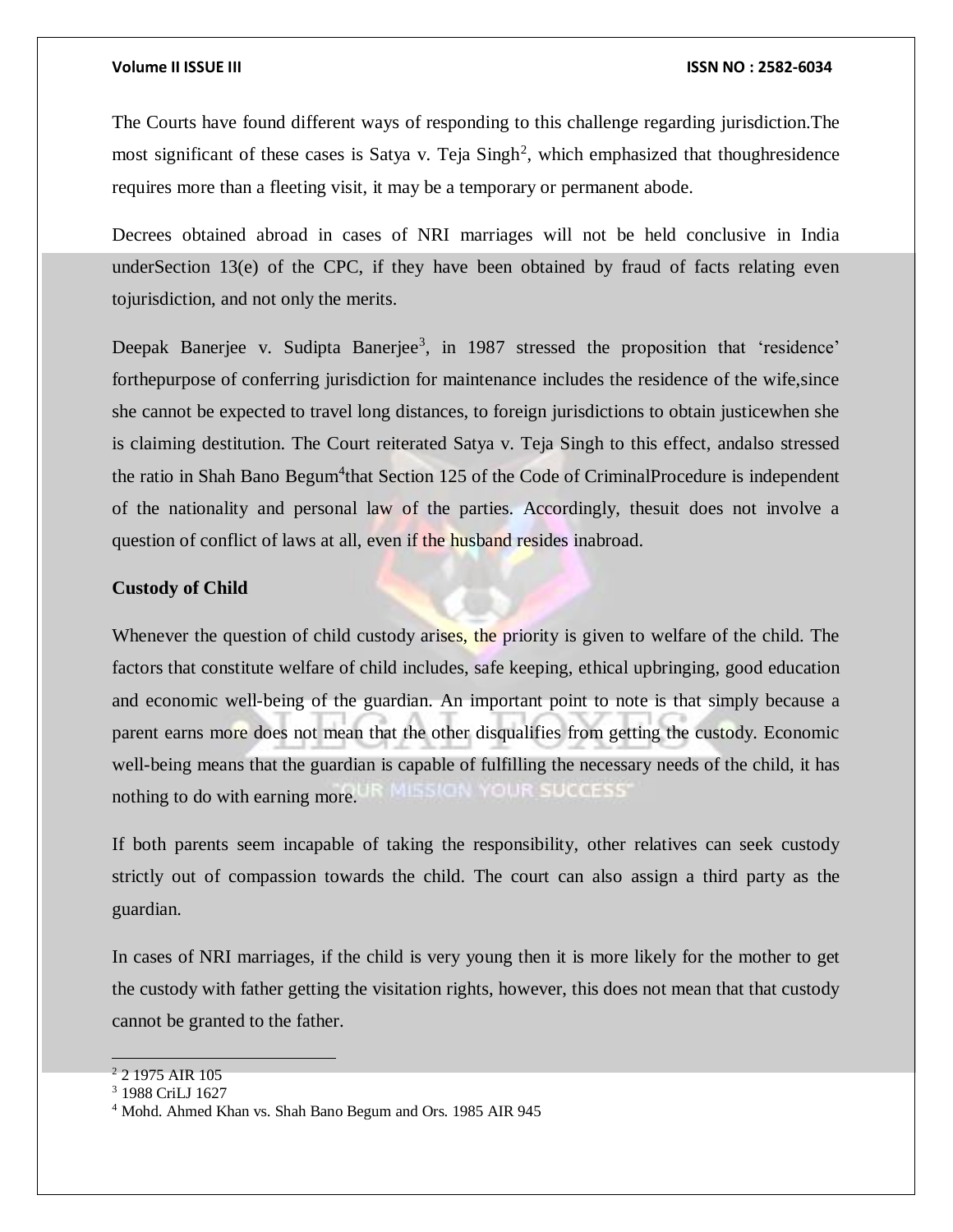The earliest case of child custody in NRI marriages was Marggarate Pulparampil v Dr. Chacko Pulparampil<sup>5</sup>, here, the Kerala High Court decided to grant the custody of the child to the mother residing in the West Germany, even though it meant that the child will be out of the jurisdiction of the court. The court also passed several directions to balance the conflicting interests of the parents. In essence, these directions asked the mother to bring the child to India after every three years, to inform any change of residence in Germany and produce a report from the third party regarding the health and welfare of the child. The father was granted visiting rights if and when he visits Germany but only after proper permission.

In Dhanwanti Joshi v Madhav<sup>6</sup>under, the NRI husband was already married to another woman and during the subsistence of the earlier marriage had married the second wife appellant who had a son from him and when the child was just 35 days old, she left and came back to India with her infant son. The Supreme Court had the occasion to decide the custody of the child when he was more than 12 years old and decided that even though the father may have obtained custody from the US court, the best interests of the child demanded that the child be allowed to continue to stay with the mother in India who had brought up the child singlehandedly in India, subject to visitation rights of the father.

In many cases, the principal challenge for NRI wives, however, remains the jurisdiction – where the spouses reside in different countries, any judicial decisions passed by a foreign court, more or less becomes unenforceable.

Currently, there is no provision recognizing foreign matrimonial judgments or matters on any other family law legislations the recourse is to Section 13 of the Code of Civil Procedure, 1908 (CPC). Our whole legal work for providing relief to abandoned brides is completely dependent on this provision. An exception to this is however 'Reciprocating Territories', as defined in Section 44A of the CPC.

In the judgment of Narasimha Rao v Venkata Lakshmi<sup>7</sup>, the Court explained the implications of each clause of Section 13. Clause (a) of Section 13 states that a foreign judgment shall not be recognized if it has not been pronounced by a court of competent jurisdiction. This may be

<sup>5</sup> AIR 1970 Ker 1

<sup>6</sup> (1998) 1 SCC 112

<sup>7</sup> AIR 1991 SCR 821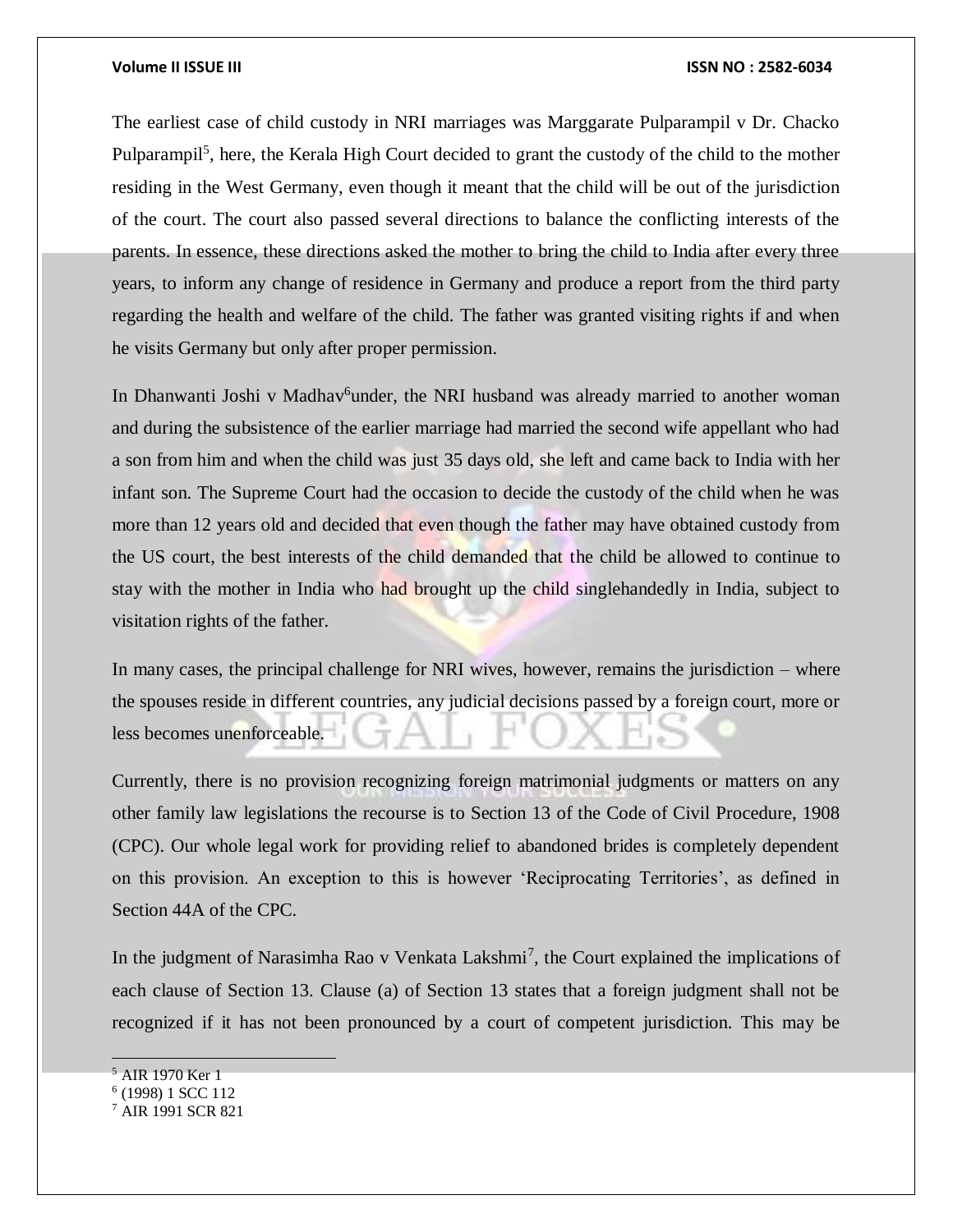interpreted as "a court will be a court of competent jurisdiction which the Act or the law under which the parties are married recognizes as a court of competent jurisdiction to entertain the matrimonial dispute".

Clause (b) of Section 13 states that if a foreign judgment has not been given on the merits of the case, the courts in this country will not recognize such judgment. This may mean that the decision of the foreign court should be on a ground available under the law under which the parties are married, and that the decision should be a result of the contest between the parties.

Clause (c) of Section 13 states that where the judgment is founded on a refusal to recognize the law of this country in cases in which such law is applicable, the judgment will not be recognized by the courts in this country. The marriages which take place in this country can only be under either the customary or the statutory law in force in this country.

Clause (d) of Section 13 which makes a foreign judgment unenforceable on the ground that the proceedings in which it is obtained are opposed to natural justice, states no more than an elementary principle on which any civilized system of justice rests. However, in matters concerning the family law such as the matrimonial disputes, this principle has to be extended to mean something more than mere compliance with the technical rules of procedure. If the rule of audi alteram partem has any meaning with reference to the proceedings in a foreign court, for the purposes of the rule it should not be deemed sufficient that the respondent has been duly served with the process of the court. It is necessary to ascertain whether the respondent was in a position to present or represent themselves and contest effectively the said proceedings. This requirement should apply equally to the appellate proceedings if and when they are filed by either party. If the foreign court has not ascertained and ensured such effective contest by requiring the petitioner to make all necessary provisions for the respondent to defend including the costs of travel, residence and litigation where necessary, it should be held that the proceedings are in breach of the principles of natural justice. It is for this reason that we find that the rules of Private International! Law of some countries insist, even in commercial matters, that the action should be filed in the forum where the defendant is either domiciled or is habitually resident. While this provision gives some sort of protection to these women, but no proper legislation is available.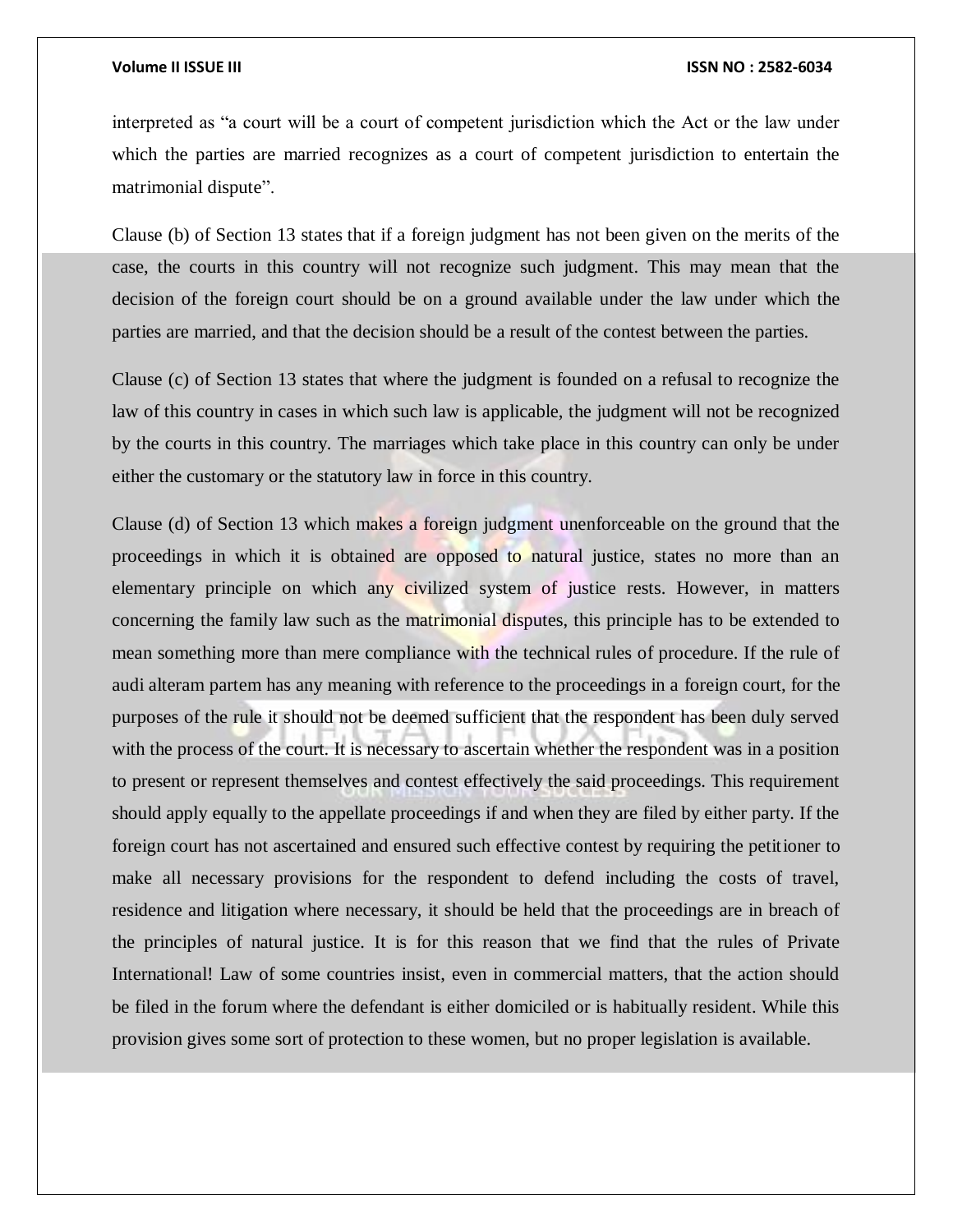**The Registration of Marriage of Non-Resident Indian Bill, 2019** was introduced to create more accountability and offer more protection against exploitation by implementing the following:

• Registration of marriages: Every NRI who marries a citizen of India must get his marriage registered in India within thirty days.

• An amendment to the Passport Act, 1967 which allows impounding the passport in case of failure to fulfill the above.

• Issuing summons and warrant to the NRI husbands residing abroad.

• Allowing the court to order attachment of the property belonging to the proclaimed offender

Another remedy available to these women is under Section 10 of the Passport Act for impounding and/or revocation of the passport of her NRI husband if he failed to respond to the summons by the Indian courts.

In Rajiv Tayal v. Union of India & Ors.<sup>8</sup>, NRI husband had filed a writ petition seeking to quash the order passed by Consulate General of India, New York, USA, on the directions of the Ministry of External Affairs, Government of India, New Delhi, for impounding his passport.

The court held that acceptance of such a plea would give a premium to the accused husband just because he happened to be abroad. Merely by going abroad a person could not claim a status superior to that of a citizen of India. The court therefore held that there was no merit in the husband's plea as to the invalidity of Section 10(e) & (h) of the Passport Act being violative of Articles 14, 19 and 21 of the Constitution and the plea of constitutional validity of such provisions thus stood rejected.

# **Conclusion and Suggestions**

In recent years, media coverage of Indian women, married and deserted by NRI husbands as well as that of fake marriages based on the lure of spousal visa has prompted the Indian government and legal system to take several corrective and preventive measures.

 $\overline{a}$ 

<sup>8</sup> 124 (2005) DLT 502: 2005 (85) DRJ 146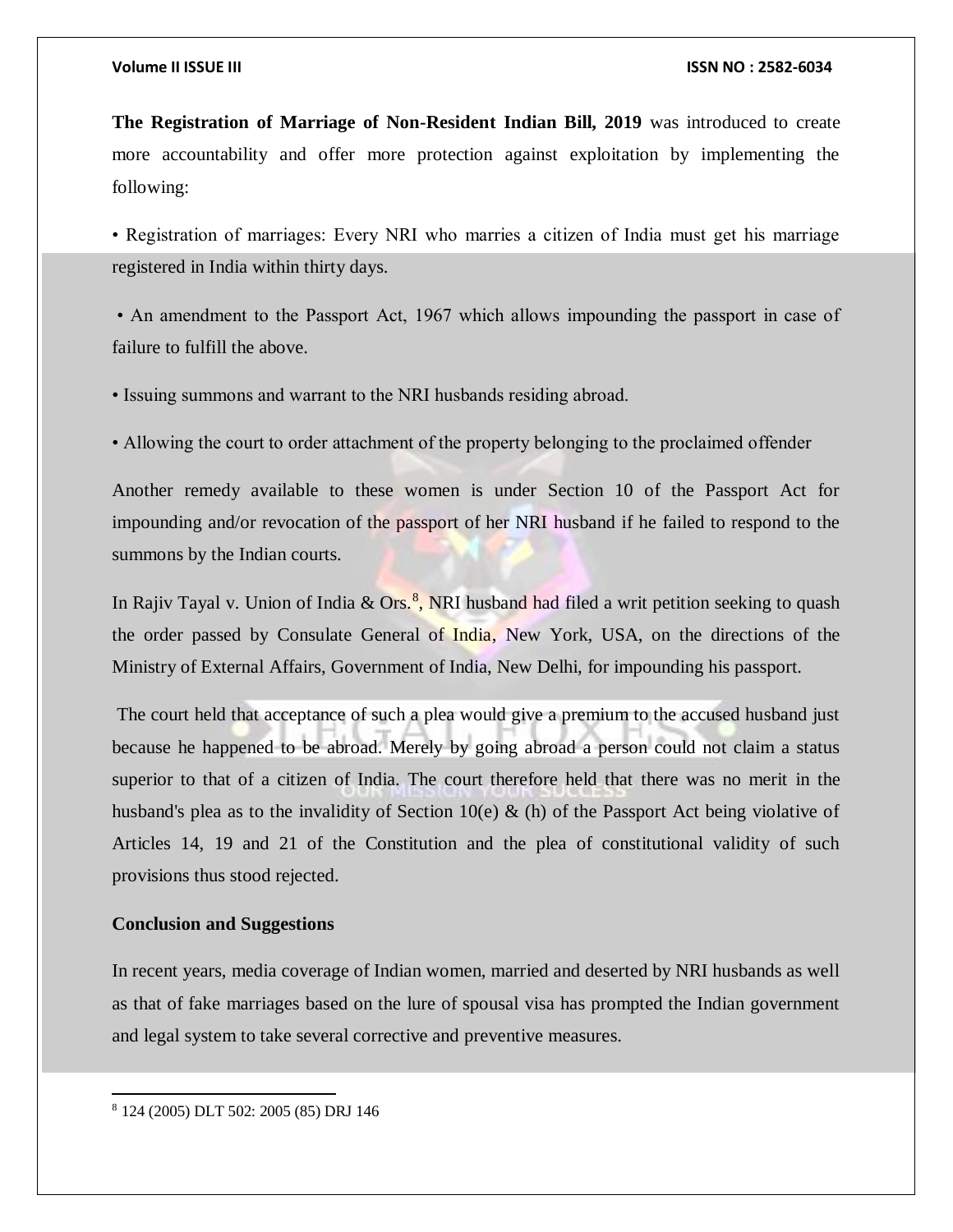Among the measures taken by government agencies like The Ministry of Overseas Indian Affairs and the National Commission of Women are creating awareness in the population especially in rural and semi-urban areas of the risks of an overseas marriage without proper checking on the NRI partner's background. The Indian legal system is in favor of compulsory registration of marriages which will go some way in tracking and providing relief in cases of fraudulent NRI marriages.

There have also been efforts to increase co-operation between the embassies as well as voluntary organizations of India and foreign countries in cases where the NRI husband is absconding or where the bride has been deserted on foreign soil. In absence of definite laws relating to NRI marriage in the Indian legal system and the difficulty of enforcing those which already exist, preventive measures are the best bet for partners seeking marriage with a Non-Resident Indian. The National Commission of Women website has useful suggestions on the dos and don'ts for women looking forward to marry NRI men. Similarly, those entering into fraudulent NRI. marriages with the bad intention of obtaining entry into a foreign country should remember that increasingly tight immigration laws in those countries could land them in jail or at least leave them at the mercy of strict law enforcement agencies.

However, the only way to stop these kinds of abuse is by dissipating the social misconception about NRI marriages. As the saying, 'Not all that glitters is gold' goes, not all NRI marriages are stable or secure and can more often than not, lead to abuse and violence on the failure of expectation.

# **OUR MISSION YOUR SUCCESS'**

The unfamiliarity of the social as well as legal aspects of these marriages also makes the brides prone to abandonment and abuse. Thus, the first step needed to be taken against such marriages is to spread awareness about the risks as well as the legal defenses both the bride and groom can take in case they have been stuck in such unfavorable marriage in a foreign land.

### **References**

- • [www.economictime.com](http://www.economictime.com/)
- • [www.researchgate.com](http://www.researchgate.com/)